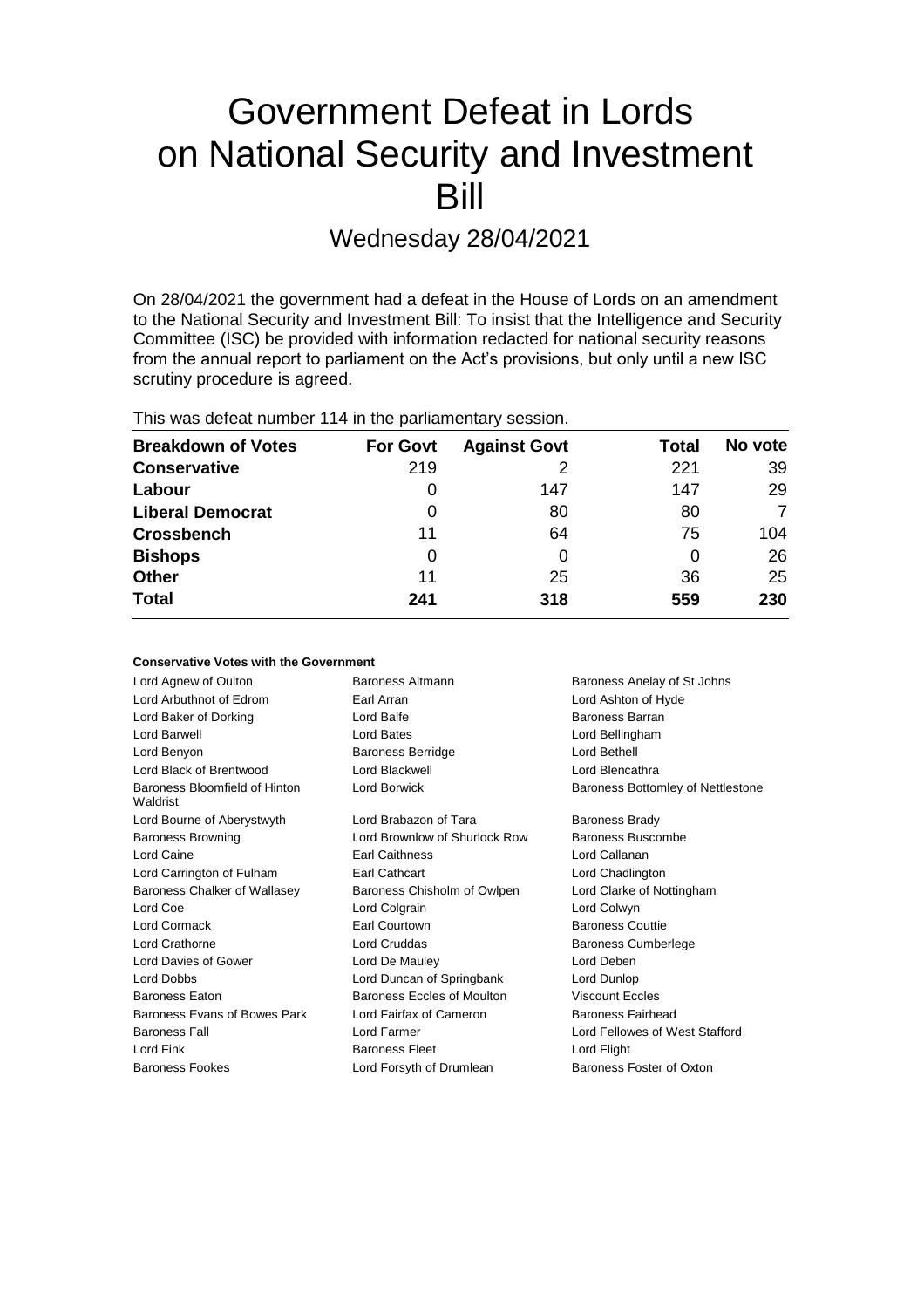Lord Framlingham Baroness Fraser of Craigmaddie Lord Freud Lord Frost Baroness Fullbrook Lord Gardiner of Kimble Baroness Gardner of Parkes Lord Garnier Lord Gilbert of Panteg Lord Glenarthur Lord Glendonbrook Lord Godson Lord Gold Baroness Goldie Lord Goldsmith of Richmond Park Lord Goodlad Viscount Goschen Lord Grade of Yarmouth Lord Greenhalgh Lord Griffiths of Fforestfach Lord Grimstone of Boscobel Viscount Hailsham Lord Hamilton of Epsom Lord Hammond of Runnymede Lord Hannan of Kingsclere Lord Harris of Peckham Lord Haselhurst **Lord Hayward** Communication Communication Communication Communication Communication Communication Lord Henley Lord Herbert of South Downs Lord Hill of Oareford Baroness Hodgson of Abinger Lord Hodgson of Astley Abbotts Lord Holmes of Richmond Lord Horam Lord Howard of Lympne Lord Howard of Rising Earl Howe Lord Howell of Guildford Lord Hunt of Wirral Lord James of Blackheath Baroness Jenkin of Kennington Lord Johnson of Marylebone Lord Jopling Lord Kamall Lord Keen of Elie Lord Kirkham Lord Kirkhope of Harrogate Lord Lamont of Lerwick Lord Lancaster of Kimbolton Lord Lang of Monkton Lord Leigh of Hurley Lord Lexden Lord Lilley Lord Lingfield Earl Liverpool Lord Livingston of Parkhead Marquess of Lothian Lord Lucas **Lord Mackay of Clashfern** Baroness Manzoor Lord Marlesford Lord Maude of Horsham Lord McColl of Dulwich Lord McInnes of Kilwinning Lord McLoughlin Lord Mendoza Baroness Meyer **Baroness Mobarik Communist Communist Communist Communist Communist Communist Communist Communist Communist Communist Communist Communist Communist Communist Communist Communist Communist Communist Communist** Baroness Morgan of Cotes **Baroness Morris of Bolton** Baroness Morrissey Lord Moylan Lord Moynihan Lord Naseby Lord Nash **Baroness Neville-Rolfe** Baroness Newlove Baroness Nicholson of Winterbourne Baroness Noakes Lord Northbrook Lord Norton of Louth Lord O'Shaughnessy Lord Parkinson of Whitley Bay Lord Patten Lord Patten of Barnes Baroness Penn Lord Pickles **Baroness Pidding Lord Polak** Lord Polak Lord Porter of Spalding Lord Price Lord Randall of Uxbridge Lord Ranger **Baroness Rawlings** Lord Reay Baroness Redfern Lord Renfrew of Kaimsthorn Lord Ribeiro Viscount Ridley Lord Risby Lord Robathan Baroness Rock Lord Rotherwick Lord Saatchi Baroness Sanderson of Welton Lord Sarfraz **Baroness Sater** Baroness Sater Baroness Scott of Bybrook Baroness Seccombe Baroness Shackleton of Belgravia Lord Sharpe of Epsom Lord Sheikh Baroness Shephard of Northwold Lord Sherbourne of Didsbury Lord Shinkwin **Earl Shinkwin** Earl Shrewsbury Lord Smith of Hindhead Lord Spencer of Alresford Baroness Stedman-Scott Lord Sterling of Plaistow Lord Stewart of Dirleton Lord Strathclyde Baroness Stroud **Baroness Sugg Community** Baroness Sugg Community Lord Suri Lord Swinfen **Lord Taylor of Holbeach** Lord Trefgarne Viscount Trenchard Lord Trimble Lord True Lord Tugendhat **Lord Udny-Lister** Corresponding Viscount Ullswater Lord Vaizey of Didcot **Baroness Vere of Norbiton** Baroness Verma Lord Waldegrave of North Hill Baroness Warsi **Lord Wasserman** Lord Wei Lord Wharton of Yarm Lord Whitby Lord Willetts **Lord Wolfson of Tredegar** Baroness Wyld Lord Young of Graffham Lord Young of Cookham Viscount Younger of Leckie

**Conservative Votes against the Government** Lord King of Bridgwater **Lord Lansley** 

**Labour Votes with the Government**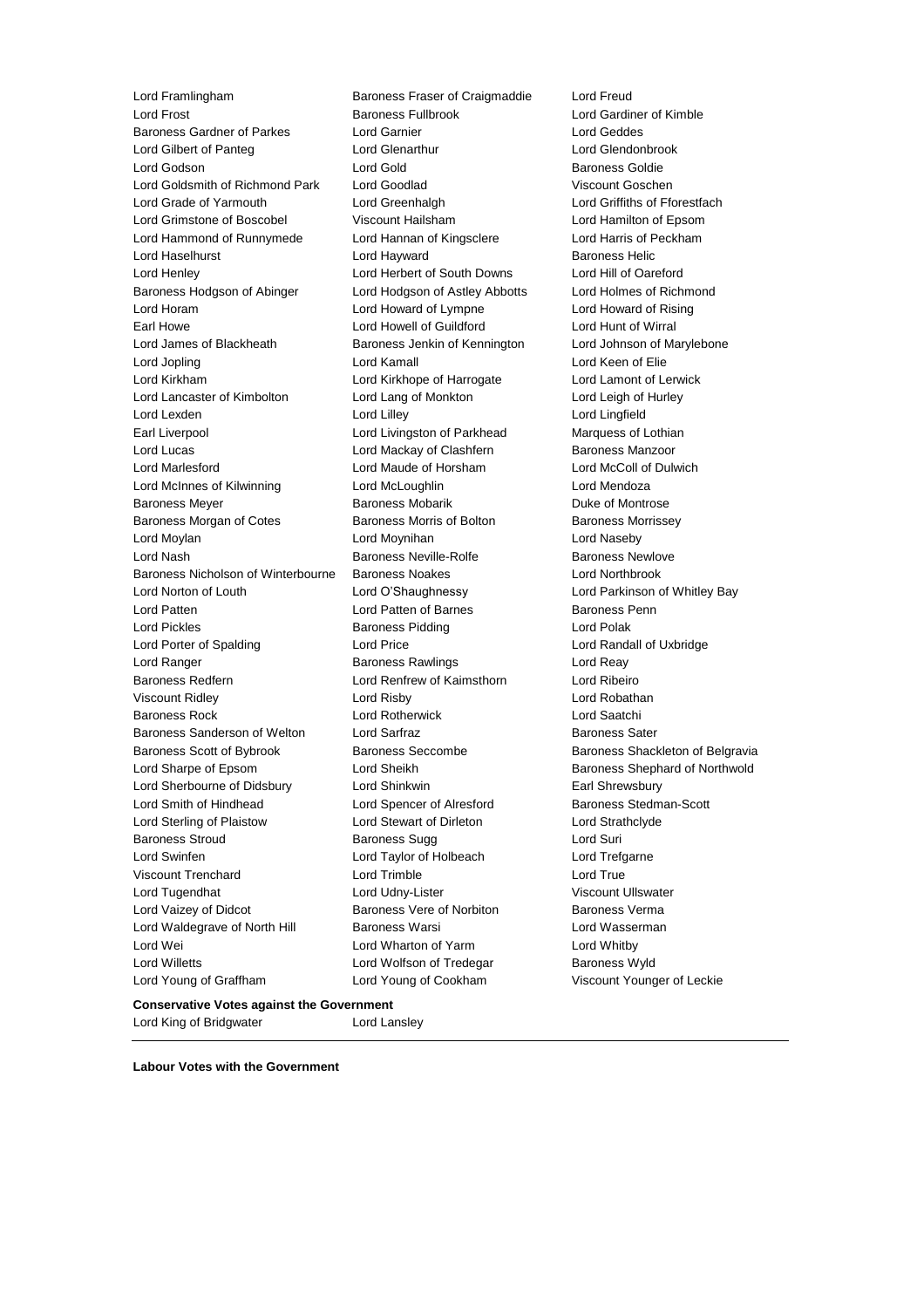# **Labour Votes against the Government**<br>Baroness Adams of Craigielea Lord Adonis

Baroness Adams of Craigielea Lord Adonis Lord Allen of Kensington Lord Alli Baroness Amos Lord Anderson of Swansea Baroness Andrews **Baroness Armstrong of Hill Top** Lord Bach Lord Bassam of Brighton Lord Beecham Lord Berkeley Baroness Billingham Baroness Blake of Leeds Baroness Blower Lord Blunkett Lord Boateng Lord Bradley Lord Bragg **Lord Brooke of Alverthorpe** Lord Browne of Ladyton Baroness Bryan of Partick **Lord Campbell-Savours** Baroness Chakrabarti Viscount Chandos **Baroness Chapman of Darlington** Baroness Clark of Kilwinning Lord Coaker Baroness Cohen of Pimlico Lord Collins of Highbury Baroness Corston Baroness Crawley Lord Cunningham of Felling Lord Davidson of Glen Clova Lord Davies of Stamford Lord Davies of Oldham Lord Davies of Brixton Baroness Donaghy Lord Donoughue Baroness Drake Lord Dubs Lord Dubs Lord Eatwell Lord Elder Lord Evans of Watford Lord Faulkner of Worcester Lord Foulkes of Cumnock Baroness Gale Lord Giddens Lord Glasman Baroness Golding Lord Goldsmith Baroness Goudie Lord Grantchester Lord Griffiths of Burry Port Lord Grocott Lord Hain Lord Harris of Haringey Lord Haskel **Lord Haworth Baroness Hayman of Ullock** Baroness Hayter of Kentish Town Baroness Healy of Primrose Hill Lord Hendy Baroness Henig **Baroness Hilton of Eggardon** Lord Hollick Lord Howarth of Newport Lord Hunt of Kings Heath Lord Hutton of Furness Baroness Jay of Paddington **Lord Jones Baroness Jones of Whitchurch** Baroness Jones of Whitchurch Lord Jordan Lord Kennedy of Southwark Lord Kestenbaum Lord Khan of Burnley **Baroness Kingsmill Lord Knight of Weymouth** Cord Knight of Weymouth Baroness Lawrence of Clarendon Lord Layard Lord Leitch Lord Lennie Lord Levy Baroness Liddell of Coatdyke Lord Liddle Lord Lipsey Baroness Lister of Burtersett Lord MacKenzie of Culkein Baroness Mallalieu Lord Mandelson Baroness Massey of Darwen Lord Maxton Lord McAvoy Lord McConnell of Glenscorrodale Baroness McDonagh Baroness Mc Baroness McIntosh of Hudnall Lord McKenzie of Luton Lord McNicol of West Kilbride Lord Mendelsohn Baroness Merron Lord Mitchell Lord Monks Baroness Morgan of Huyton Lord Morris of Aberavon Baroness Morris of Yardley Lord Murphy of Torfaen **Baroness Nye** Baroness Osamor Lord Parekh Lord Pendry Baroness Pitkeathley Lord Prescott **Baroness Primarolo** Baroness Prosser Lord Puttnam Baroness Quin Baroness Ramsay of Cartvale Lord Reid of Cardowan Lord Robertson of Port Ellen Lord Rooker Baroness Royall of Blaisdon Lord Sawyer **Baroness Sherlock** Baroness Sherlock Lord Sikka **Viscount Simon** Baroness Smith of Gilmorehill **Communist Servers** Smith of Gilmorehill Baroness Smith of Basildon Lord Soley Lord Stevenson of Balmacara Baroness Taylor of Bolton **Baroness Thornton Baroness Thornton** Lord Triesman Lord Tunnicliffe **Baroness Warwick of Undercliffe** Lord Watson of Invergowrie Lord Watts **Lord West of Spithead** Baroness Wheeler Baroness Whitaker **Lord Whitty Lord Whitty Baroness Wilcox of Newport** Lord Wills Lord Winston Lord Wood of Anfield Lord Woodley **Baroness Young of Old Scone** Lord Young of Norwood Green

**Liberal Democrat Votes with the Government**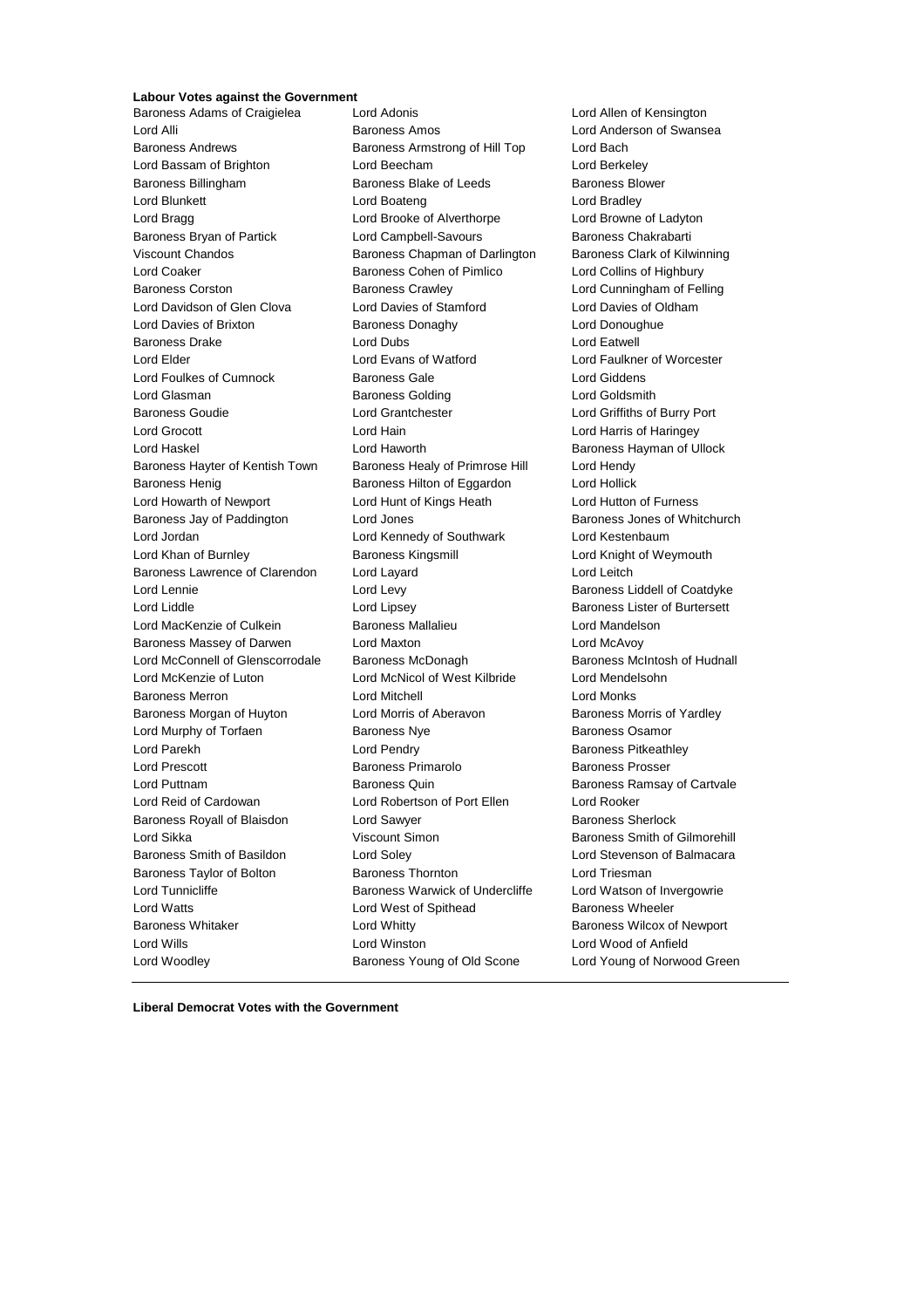#### **Liberal Democrat Votes against the Government**

Baroness Bowles of Berkhamsted Lord Bradshaw Baroness Brinton Lord Bruce of Bennachie **Lord Burnett** Lord Burnett **Baroness Burt of Solihull** Lord Campbell of Pittenweem Lord Chidgey Lord Clement-Jones Lord Cotter Lord Dholakia Baroness Featherstone Lord Foster of Bath **Lord Fox** Lord Fox Baroness Garden of Frognal<br>
Farl Glasgow **Baroness Garden of Stockport** Baroness Grender **Baroness Hamwee** Baroness Hamwee Baroness Harris of Richmond Baroness Humphreys **Lord Hussain Baroness Hussein-Ece** Baroness Janke **Baroness Jolly** Baroness Jolly **Lord Jones of Cheltenham** Baroness Kramer **Represents Ludford** Lord Lee of Trafford **Baroness Ludford** Baroness Ludford Lord Marks of Henley-on-Thames Lord McNally **Baroness Miller of Chilthorne Domer** Lord Newby Baroness Northover Lord Oates Lord Paddick **Lord Palmer of Childs Hill** Baroness Parminter Baroness Pinnock Lord Purvis of Tweed Baroness Randerson Lord Razzall Lord Redesdale Lord Rennard Lord Roberts of Llandudno Baroness Scott of Needham Market Lord Scriven Lord Sharkey Baroness Sheehan Lord Shipley Baroness Smith of Newnham Lord Stephen Lord Stoneham of Droxford Lord Strasburger **Lord Stunell** Lord Stunell Baroness Suttie Lord Taverne Lord Taylor of Goss Moor Lord Teverson Baroness Thomas of Winchester Lord Thomas of Gresford Baroness Thornhill Viscount Thurso **Communist Contains Container Container** Baroness Tyler of Enfield Lord Tyler **Lord Wallace of Saltaire** Baroness Walmsley Lord Willis of Knaresborough Lord Wrigglesworth

Lord Addington Lord Alderdice Lord Allan of Hallam Lord Alliance **Baroness Bakewell of Hardington** Mandeville Earl Glasgow Lord Goddard of Stockport

Baroness Barker

Lord Beith **Baroness Benjamin** Baroness Benjamin Baroness Bonham-Carter of Yarnbury

#### **Crossbench Votes with the Government**

Lord Botham Viscount Brookeborough Lord Carrington Viscount Craigavon **Lord Curry of Kirkharle** Baroness Greengross **Creengross** Baroness Hogg **Lord Houghton of Richmond** Baroness Meacher Lord Patel **Lord Patel Lord Powell of Bayswater** 

#### **Crossbench Votes against the Government**

Lord Aberdare Lord Alton of Liverpool Lord Anderson of Ipswich Lord Best **Lord Boyce Baroness Boycott Lord Boycott Baroness Boycott** Lord Broers Lord Brown of Eaton-under-Heywood Baroness Brown of Cambridge Baroness Bull Lord Butler of Brockwell Baroness Campbell of Surbiton Lord Chartres Earl Clancarty Earl Courtenay of Devon **Baroness Coussins Lord Dannatt Baroness Deech Baroness Deech** Baroness D'Souza Lord Eames Earl Erroll Baroness Falkner of Margravine Lord Field of Birkenhead Baroness Finlay of Llandaff Lord Freyberg **Lord Greenway Lord Greenway** Baroness Grey-Thompson Lord Hannay of Chiswick Lord Hope of Craighead Lord Janvrin Lord Kakkar Lord Kerr of Kinlochard Lord Kerslake Lord Kilclooney Lord Laming Lord Lisvane Lord Low of Dalston **Lord Macpherson of Earl's Court** Baroness Masham of Ilton Lord Mawson Lord McDonald of Salford Baroness Morgan of Drefelin Baroness Murphy **Baroness O'Loan** Baroness O'Loan Baroness O'Neill of Bengarve Lord Pannick **Baroness Prashar** Baroness Prashar Lord Ravensdale Lord Rees of Ludlow Lord Ricketts Lord Rowe-Beddoe Lord Russell of Liverpool Earl Sandwich Lord Singh of Wimbledon Duke of Somerset Lord St John of Bletso Earl Stair Baroness Stern **Lord Stirrup** Lord Thurlow